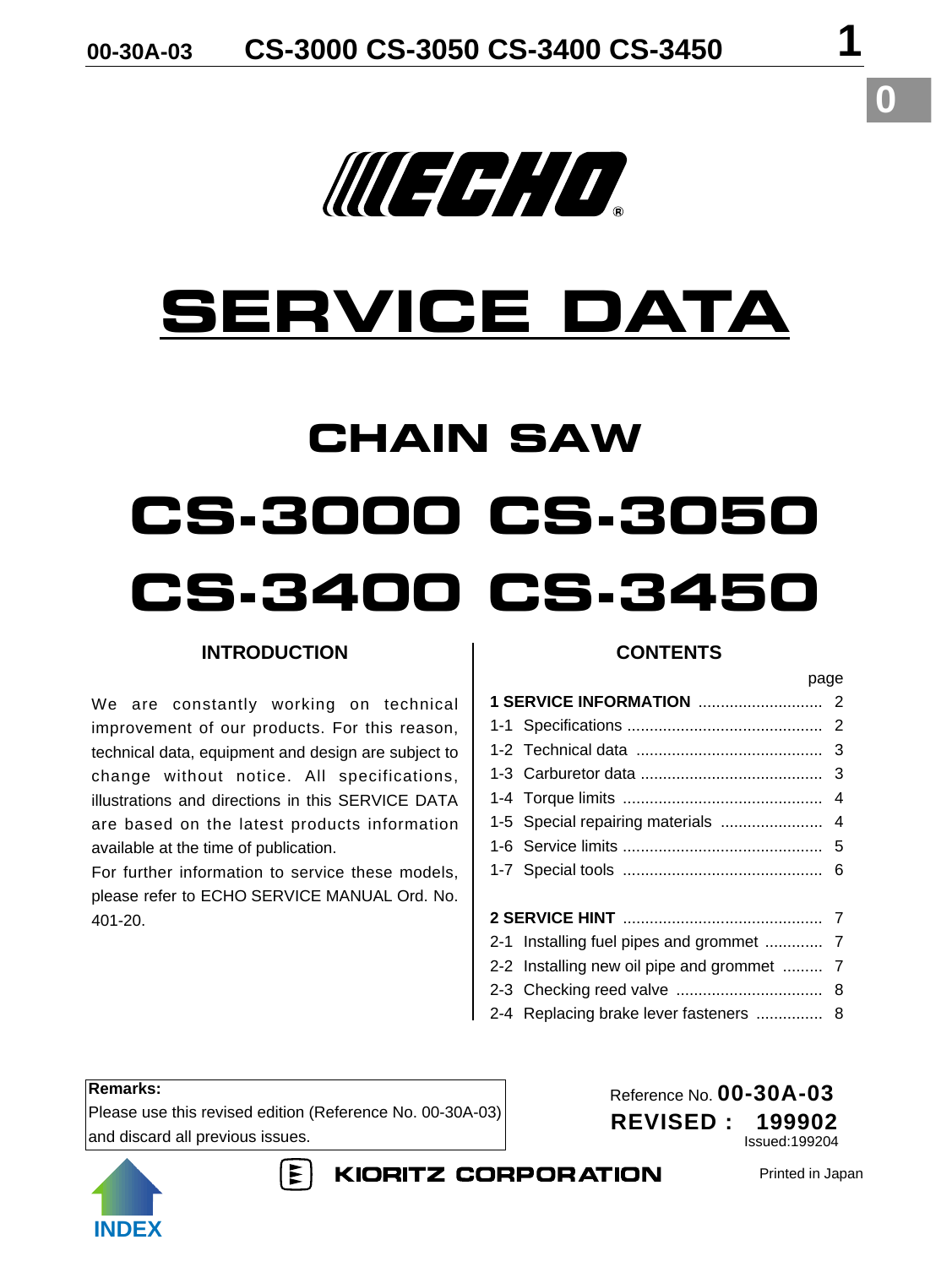#### **1 SERVICE INFORMATION**

# **1-1 Specifications**

| Model                                  |                                                 |                                    | <b>CS-3000</b>                 | <b>CS-3050</b>                                         | <b>CS-3400</b>                        | <b>CS-3450</b> |
|----------------------------------------|-------------------------------------------------|------------------------------------|--------------------------------|--------------------------------------------------------|---------------------------------------|----------------|
| Dimensions Length*<br>mm(in)           |                                                 | 260 (10.2)                         | 380 (15.0)                     | 260 (10.2)                                             | 380 (15.0)                            |                |
|                                        | Width                                           | mm(in)                             | 230(9.1)                       | 230(9.1)                                               | 230 (9.1)                             | 230(9.1)       |
|                                        | Height                                          | mm(in)                             | 220 (8.7)                      | 245 (9.6)                                              | 220 (8.7)                             | 245 (9.6)      |
| Dry weight*                            |                                                 | kg(lb)                             | 3.2(7.1)                       | 3.3(7.3)                                               | 3.3(7.3)                              | 3.4(7.5)       |
| Engine                                 | <b>Type</b>                                     |                                    |                                | KIORITZ, air-cooled, two-stroke, single cylinder       |                                       |                |
|                                        |                                                 |                                    |                                |                                                        | Two-piece casting, Reed valve         |                |
|                                        | Rotation                                        |                                    |                                | Clockwise as viewed from the output (PTO) end          |                                       |                |
|                                        | Displacement                                    | cm <sup>3</sup> (in <sup>3</sup> ) |                                | 30.1 (1.836)                                           |                                       | 33.4 (2.037)   |
|                                        | <b>Bore</b>                                     | mm(in)                             |                                | 37.0 (1.457)                                           |                                       | 39.0 (1.535)   |
|                                        | Stroke                                          | mm(in)                             |                                | 28.0 (1.102)                                           |                                       | 28.0 (1.102)   |
|                                        | Compression ratio                               |                                    |                                | 7.0 : 1                                                |                                       | 7.0 : 1        |
| Carburetor                             | Type                                            |                                    | Diaphragm (Walbro WT type)     |                                                        |                                       |                |
| Ignition                               | <b>Type</b>                                     |                                    |                                | CDI (Capacitor discharge ignition) system              |                                       |                |
|                                        |                                                 |                                    |                                |                                                        | in a single integrated piece          |                |
|                                        | Spark plug                                      |                                    |                                |                                                        | BPMR7A, BPM7A, CJ-7Y                  |                |
| <b>Starter</b>                         | <b>Type</b>                                     |                                    |                                |                                                        | Automatic rewind                      |                |
|                                        | Rope diameter x length                          | mm(in)                             |                                |                                                        | $3.0 \times 850$ (0.12 $\times$ 33.5) |                |
| Fuel                                   | <b>Type</b>                                     |                                    |                                | Premixed two-stroke fuel (Refer to operator's manual.) |                                       |                |
|                                        | Tank capacity                                   | cm <sup>3</sup> (U.S.fI.oz.)       |                                |                                                        | 250 (8.5)                             |                |
| Clutch                                 | <b>Type</b>                                     |                                    | Centrifugal, 3-shoe slide      |                                                        |                                       |                |
| Guide bar / Saw chain lubrication type |                                                 |                                    | Automatic with volume adjuster |                                                        |                                       |                |
|                                        | Tank capacity, oil cm <sup>3</sup> (U.S.fl.oz.) |                                    |                                |                                                        | 150 (5.0)                             |                |
| Handles                                | Location                                        |                                    | Front / Top                    | Front / Rear                                           | Front / Top                           | Front / Rear   |
| Sprocket                               | <b>Type</b>                                     |                                    | Spur                           |                                                        |                                       |                |
|                                        | Number of teeth                                 |                                    |                                |                                                        | 6                                     |                |
|                                        | Pitch                                           | in                                 |                                |                                                        | 3/8                                   |                |

| <b>Cutting devices</b> |                       |    |                          | North America   |            |  |
|------------------------|-----------------------|----|--------------------------|-----------------|------------|--|
| Guide bar              | Type                  |    | 12A0CD3745               | 14A0CD3752      | 16A0CD3757 |  |
|                        | Called length         | in | 12                       | 14              | 16         |  |
|                        | Gauge                 | in |                          | 0.050           |            |  |
| Saw chain              | <b>Type</b>           |    | 91SG-45X                 | 91SG-52X        | 91SG-57X   |  |
|                        | Pitch                 | in |                          | 3/8 Low profile |            |  |
|                        | Gauge                 | in |                          | 0.050           |            |  |
| <b>Cutting devices</b> |                       |    | Other than North America |                 |            |  |
| Guide bar              | <b>Type</b>           |    | 30RC50-3/8               | 35RC50-3/8      | 40RC50-3/8 |  |
|                        | Called length         | cm | 30                       | 35              | 40         |  |
|                        | Gauge                 | in |                          | 0.050           |            |  |
| Saw chain              | Number of drive links |    | 47                       | 53              | 58         |  |
|                        | Pitch                 | in |                          | 3/8 Low profile |            |  |
|                        | Gauge                 | in |                          | 0.050           |            |  |

\*Without guide bar and saw chain.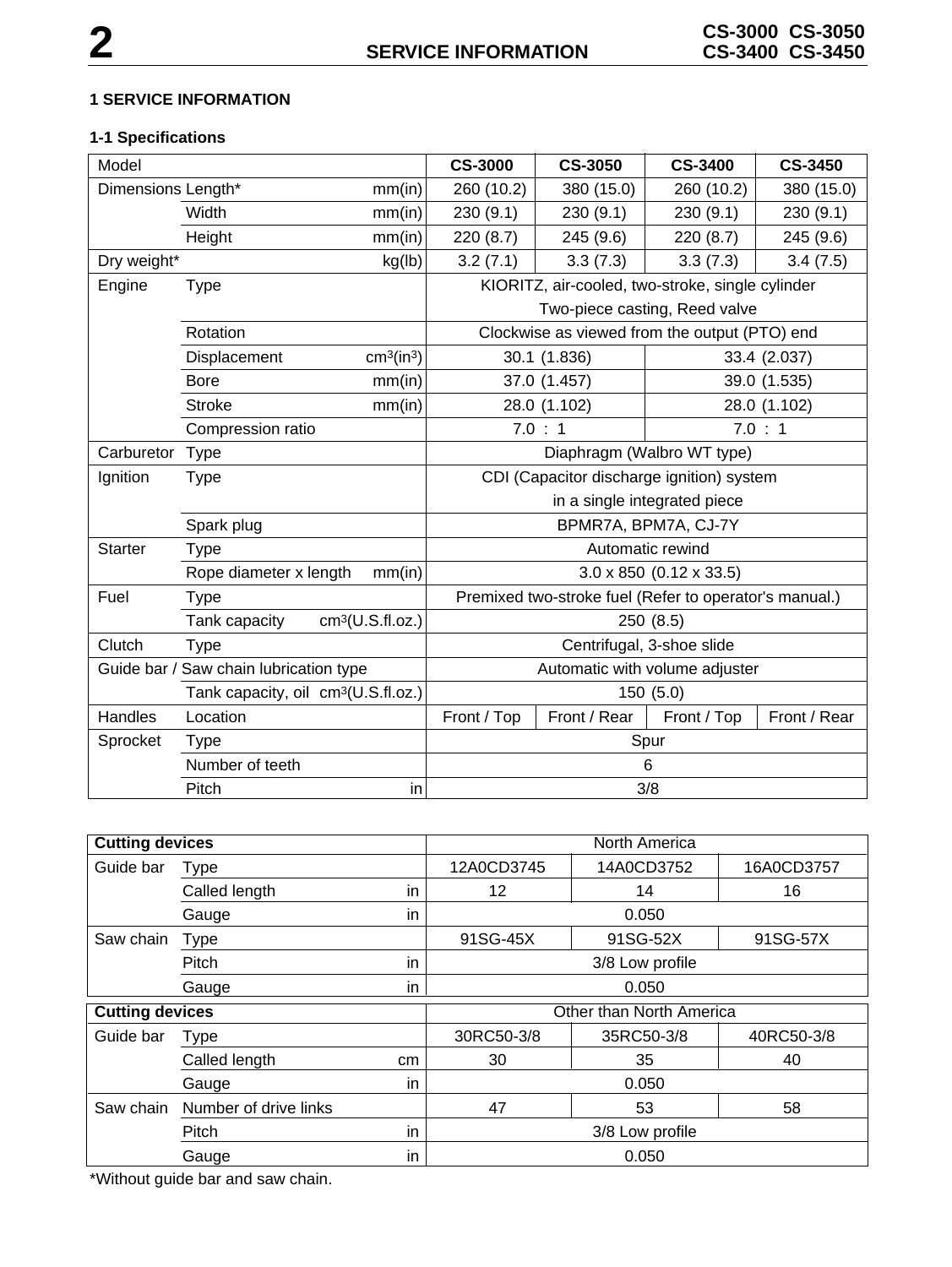#### **1-2 Technical data**

| Model                                                    |                                      | CS-3000 CS-3050                   |                             | CS-3400 CS-3450 |      |
|----------------------------------------------------------|--------------------------------------|-----------------------------------|-----------------------------|-----------------|------|
| Engine                                                   |                                      |                                   |                             |                 |      |
| Idling speed                                             | rpm                                  | 2700 - 3300                       |                             |                 |      |
| Operating speed                                          | rpm                                  | 6500 - 9000                       |                             |                 |      |
| High speed (No load full throttle)*                      | rpm                                  |                                   | 11000 - 12000               |                 |      |
| Clutch-in speed                                          | rpm                                  | 4100 - 4300                       |                             |                 |      |
| Compression pressure, standard kgf/cm <sup>2</sup> (psi) |                                      | 8(115)                            |                             |                 |      |
| Ignition system                                          |                                      |                                   |                             |                 |      |
| Spark plug gap                                           | mm(in)                               | $0.6 - 0.7$ (0.024 - 0.028)       |                             |                 |      |
| kV<br>Minimum secondary voltage                          |                                      | 15                                |                             |                 |      |
| kΩ<br>Secondary coil resistance                          |                                      | $(1.0 - 1.5)$ 1.2 - 1.8           | $(1.0 - 1.5)$ 1.2 - 1.8     |                 |      |
| mm(in)<br>Pole shoe air gaps                             |                                      | $0.3 - 0.4$ (0.012 - 0.016)       | $0.3 - 0.4$ (0.012 - 0.016) |                 |      |
| Ignition timing at 1500 rpm                              | °BTDC                                | 29<br>27)                         | 27)                         | 11              | 15   |
| at 3000 rpm                                              | <b>PBTDC</b>                         | 29<br>27)                         | (27)                        | 12.5            | 16.5 |
| at 7500 rpm                                              | <b>PBTDC</b>                         | 29<br>27                          | 27)                         | 26              | 30   |
| Chain oil discharge volume at 7000 rpm                   | cm <sub>3</sub> /min(U.S.fI.oz./min) | 1.5 - 13 (0.05 - 0.45) adjustable |                             |                 |      |

BTDC: Before top dead center.

\*With guide bar and saw chain.

### **1-3 Carburetor data**

| <u>o oarbarctor aata</u>                 |                           |                                        |                                        |               |               |               |                           |                |
|------------------------------------------|---------------------------|----------------------------------------|----------------------------------------|---------------|---------------|---------------|---------------------------|----------------|
| <b>Carburetor Model</b>                  |                           | <b>WT-248</b>                          | <b>WT-254</b>                          | <b>WT-261</b> | <b>WT-271</b> | <b>WT-381</b> | <b>WT-385</b>             | <b>WT-385A</b> |
| Supplier & Type                          |                           |                                        | Diaphragm horizontal-draught<br>Walbro |               |               |               |                           |                |
| Venturi Size                             | mm(in)                    | 9.53(3/8)                              |                                        | 11.11(3/8)    |               |               | 9.53(3/8)                 |                |
| <b>Throttle Bore</b>                     | mm(in)                    | 15.85(5/8)                             |                                        | 15.85(5/8)    |               |               | 14.3 (9/16)               |                |
| Idle speed screw initial setting turn in |                           | 2                                      |                                        |               |               |               |                           |                |
| H needle initial setting                 | turn back                 | 11/4                                   |                                        | 11/8          |               |               | 11/4                      |                |
| L needle initial setting                 | turn back                 | 11/4                                   |                                        | 11/8          |               |               |                           |                |
| Test Pressure, minimum                   | kgf/cm <sup>2</sup> (psi) | 0.5(7.0)                               |                                        |               |               |               |                           |                |
| Metering lever height                    | mm(in)                    | 1.65 ((0.65) lower than diaphragm seat |                                        |               |               |               |                           |                |
| Applicable model                         |                           | CS-3000                                | CS-3050                                | CS-3450       | CS-3400       | CS-3050       | $\mathsf{CS}\text{-}3000$ | CS-3000        |
|                                          |                           |                                        |                                        |               |               |               | CS-3450 CS-3400           | CS-3050        |
|                                          |                           |                                        |                                        |               |               |               |                           | CS-3400        |
|                                          |                           |                                        |                                        |               |               |               |                           | CS-3450        |

H needle: High speed needle.

L needle: Idle needle.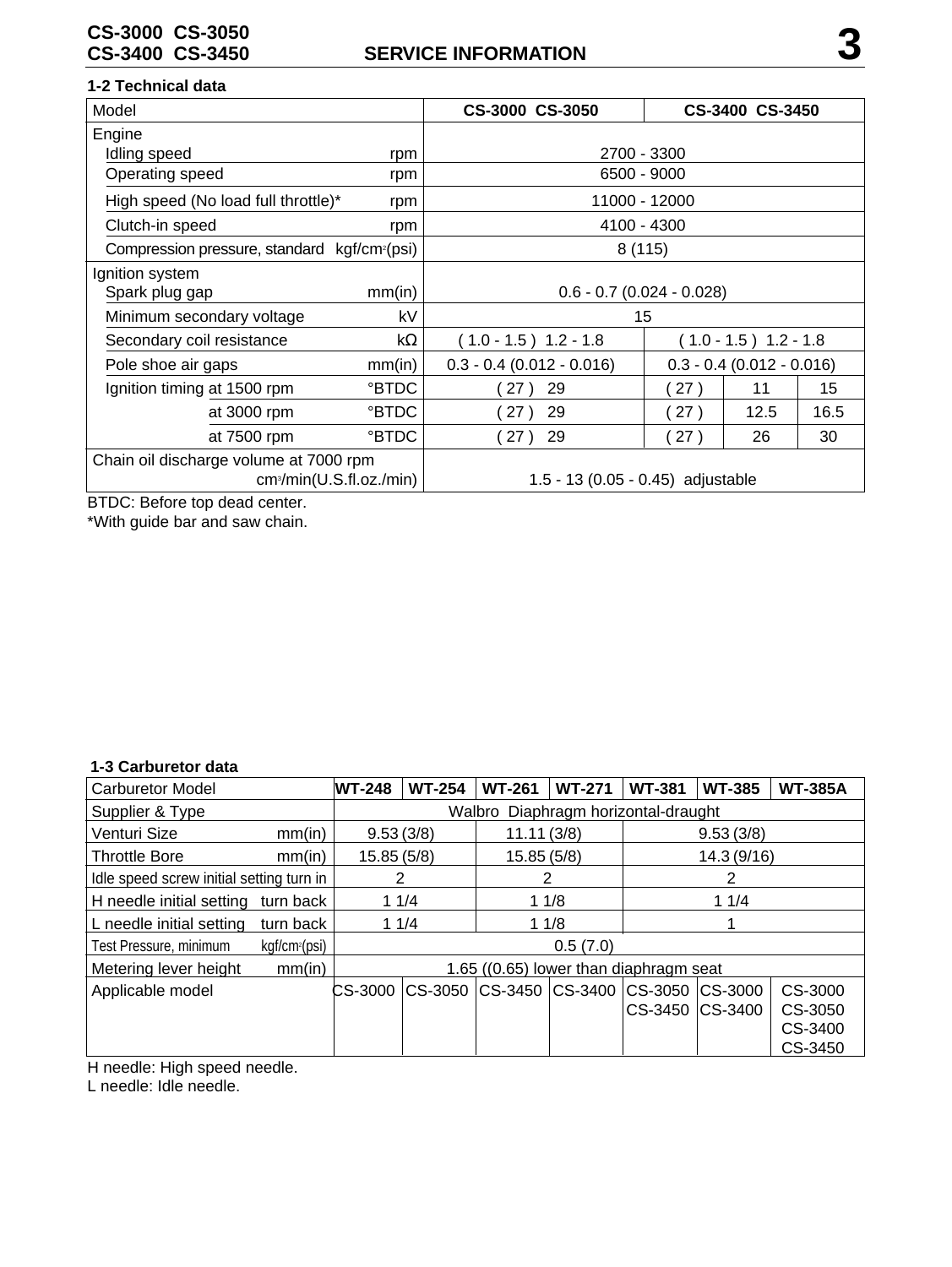# **1-4 Torque limits**

| Descriptions               | <b>Size</b>        | kgf•cm      | in•lbf      |
|----------------------------|--------------------|-------------|-------------|
| Crankcase                  | M 5                | $30 - 40$   | $25 - 35$   |
| Engine mount               | M 5                | $80 - 90$   | $70 - 80$   |
| Carburetor                 | M 5                | $35 - 45$   | $30 - 40$   |
| Insulator                  | M 5                | $40 - 50$   | $35 - 45$   |
| Reed valve                 | M 3                | $8 - 12$    | $7 - 10$    |
| Clutch hub                 | LM 8               | 200 - 230   | 175 - 200   |
| Flywheel                   | M 8                | 120 - 140   | $105 - 120$ |
| Ignition coil (CDI module) | M 5+               | $30 - 40$   | $25 - 35$   |
| Ignition switch            | M10                | $20 - 30$   | $17 - 25$   |
| Spark plug                 | M14                | $150 - 170$ | $130 - 150$ |
| Starter pawl               | M 5+               | $30 - 40$   | $25 - 35$   |
| Starter case               | $M$ 4 <sup>*</sup> | $25 - 35$   | $20 - 30$   |
| Muffler                    | M 5                | $60 - 70$   | $50 - 60$   |
| Isolator<br>Front          | $M$ 4*             | $20 - 30$   | $17 - 25$   |
|                            | M 5                | $35 - 45$   | $30 - 40$   |
| Rear                       | M 4                | $25 - 35$   | $20 - 30$   |
| Auto-oiler                 | M 5                | $30 - 40$   | $25 - 35$   |
| Throttle latch             | M10                | $6 - 8$     | $5 - 7$     |
| Front handle top           | M 5                | $30 - 40$   | $25 - 35$   |
| Brake lever** (hand guard) | M 5                | $30 - 40$   | $25 - 35$   |
| Guide bar                  | M 6                | $90 - 110$  | $80 - 95$   |
| Regular bolt, nut,         | M 3                | $6 - 10$    | $5 - 9$     |
| and screw                  | M 4                | $15 - 25$   | $13 - 22$   |
|                            | M 5                | $25 - 45$   | $22 - 40$   |
|                            | M 6                | $45 - 75$   | $40 - 65$   |
|                            |                    |             |             |

LM: Left-hand thread.

\* Tapping screw.

\*\* See "2-4 Replacing brake lever fasteners" on page 8.

† Apply thread locking sealant.

# **1-5 Special repairing materials**

| Material                              | Location                          | Remarks                                       |  |
|---------------------------------------|-----------------------------------|-----------------------------------------------|--|
| Adhesive                              | Ball bearing outer / crankcase    | Loctite Retaining Compound #675 or equivalent |  |
|                                       | Oil pipe grommet                  | Loctite Instant Adhesive #424 or equivalent   |  |
| Grease                                | Auto-oiler worm                   |                                               |  |
|                                       | Clutch needle bearing             | Lithium based grease                          |  |
|                                       | Rewind spring                     |                                               |  |
|                                       | Brake band seal                   |                                               |  |
|                                       | Chain brake (metal contact part)  | Molybdenum grease (approx. 1 gram)            |  |
| Liquid gasket                         | Crankcase seams                   | Loctite #518 or equivalent                    |  |
| Thread locking<br>Starter pawl screws |                                   | Loctite #222 or equivalent                    |  |
| sealant                               | Ignition coil (CDI module) screws |                                               |  |
|                                       | Auto-oiler screw                  |                                               |  |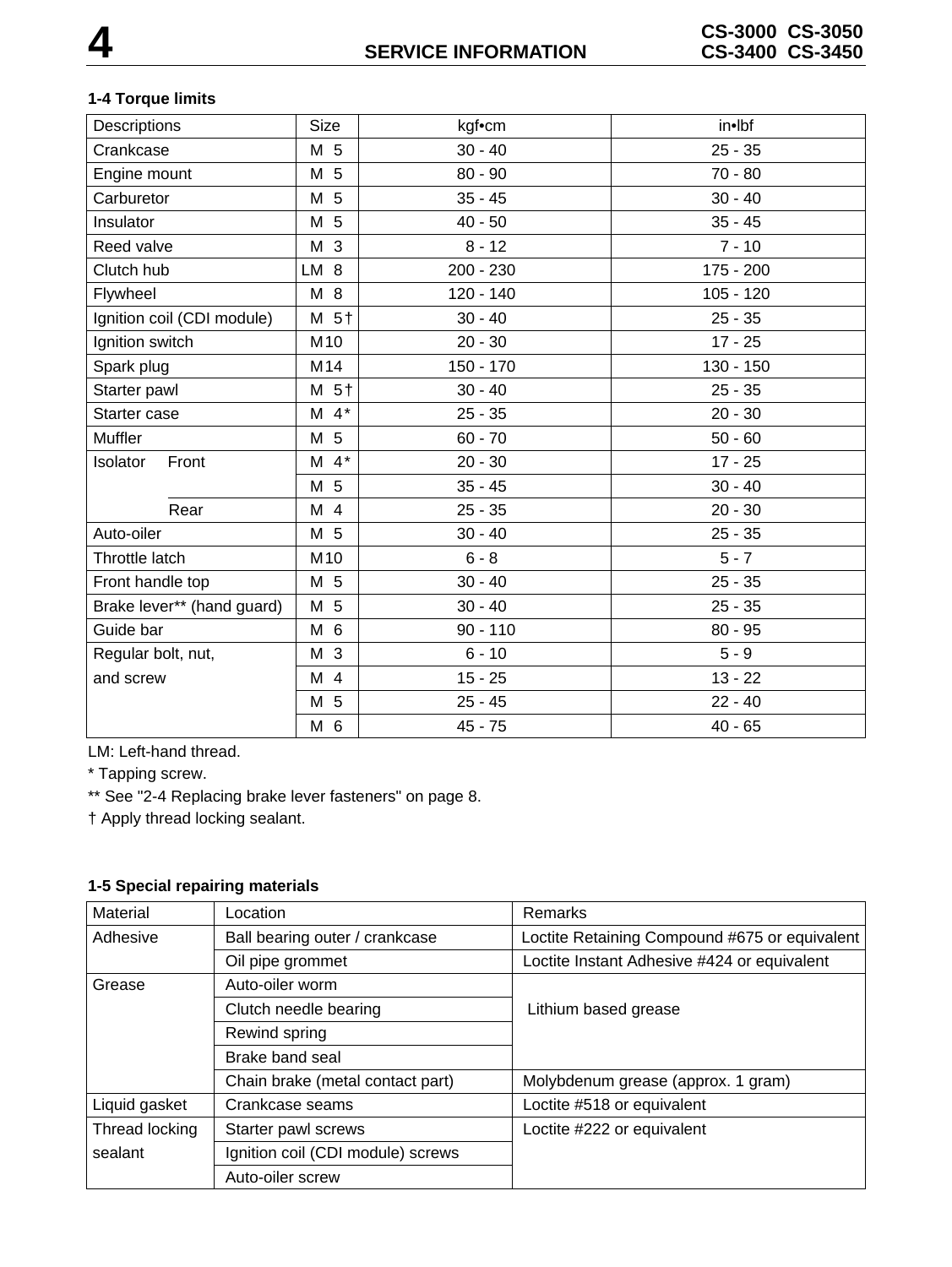#### **1-6 Service limits**



| Model |                            |        |      | CS-3000 CS-3050                               |                  | CS-3400 CS-3450 |         |
|-------|----------------------------|--------|------|-----------------------------------------------|------------------|-----------------|---------|
| A     | Cylinder bore              |        |      | When plating is worn and aluminum can be seen |                  |                 |         |
| B     | Piston outer diameter      | mm(in) | Min. | 36.91                                         | (1.453)          | 38.91           | (1.532) |
| C     | Piston pin bore            | mm(in) | Max. |                                               | 8.030 (0.3161)   |                 |         |
| D     | Piston ring groove         | mm(in) | Max. | 1.3                                           | (0.051)          | 1.6             | (0.063) |
| E     | Piston ring side clearance | mm(in) | Max. |                                               | $0.15$ $(0.006)$ | 0.1             | (0.004) |
| F     | Piston pin outer diameter  | mm(in) | Min. |                                               | 7.98             | (0.3142)        |         |
| G     | Piston ring width          | mm(in) | Min. |                                               | $1.15$ $(0.045)$ | 1.45            | (0.571) |
| Н     | Piston ring end gap        | mm(in) | Max. |                                               | 0.5              | (0.02)          |         |
| K     | Con-rod small end bore     | mm(in) | Max. |                                               |                  | 11.025 (0.4341) |         |
|       | Crankshaft runout          | mm(in) | Max. |                                               | 0.05             | (0.002)         |         |
| M     | Sprocket bore              | mm(in) | Max. |                                               | 13.08            | (0.5150)        |         |
| N     | Clutch drum bore           | mm(in) | Max. |                                               | 61.0             | (2.40)          |         |
| P     | Sprocket wear limit        | mm(in) | Max. |                                               | 0.5              | (0.02)          |         |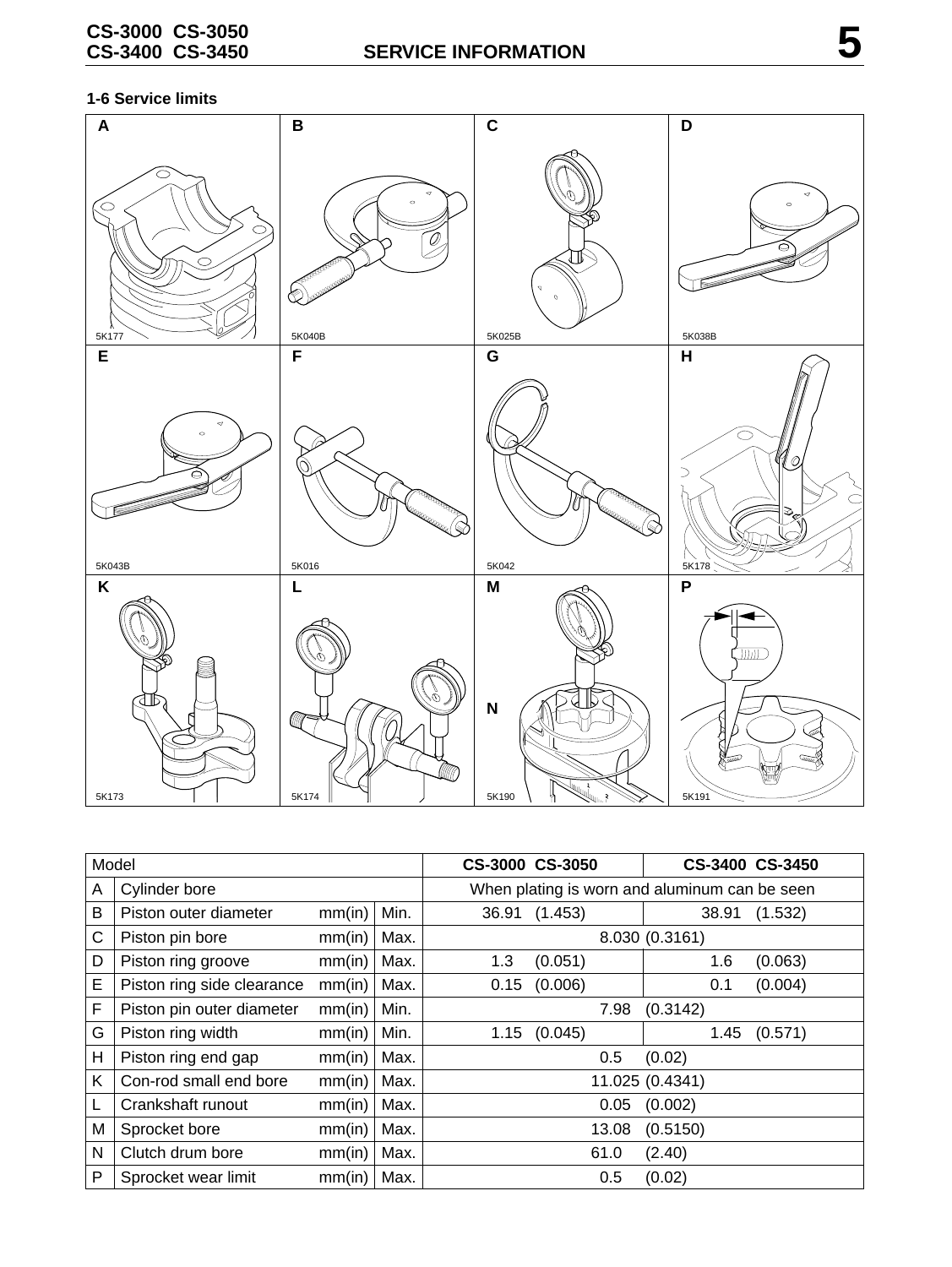## **1-7 Special tools**



| Key            | Part Number  | Description          | Used for:                                                   |
|----------------|--------------|----------------------|-------------------------------------------------------------|
| 1              |              | Tachometer           | Measuring engine speed to adjust carburetor                 |
| $\overline{2}$ | 895610-79920 | L-hex. wrench (4 mm) | Removing and installing hex. socket bolt (M5)               |
| 3              | 897501-03938 | Puller               | Removing flywheel                                           |
| 4              | 897505-16133 | Clutch tool          | Removing and installing clutch assembly                     |
| 5              | 897537-30130 | Piston stopper       | Locking crankshaft rotation                                 |
| 6              | 897563-19830 | Metering lever gauge | Measuring metering lever height on carburetor               |
| 7              | 897701-02830 | Bearing wedge        | Removing crankshaft ball bearings                           |
| 8              | 897702-30131 | Piston pin tool      | Removing and installing piston pin (Use 8 mm dia. adapter.) |
| 9              | 897708-19834 | Worm remover         | Removing worm of auto-oiler                                 |
| 10             | 897708-37532 | Worm inserter        | Installing worm of auto-oiler (Use smallest adapter.)       |
| 11             | 897724-01361 | Spring pin tool      | Removing and installing spring pin (4 mm or 5/32 in dia.)   |
| 12             | 897726-09130 | Oil seal tool        | Installing ball bearings on crankshaft                      |
| 13             | 897800-79931 | Spark tester         | Checking ignition system                                    |
| 14             | 897803-30130 | Pressure tester      | Testing carburetor and crankcase leakages                   |
| 15             | 897826-16131 | Pressure plug        | Plugging intake port to test crankcase / cylinder leakages  |
| 16             | 897827-16131 | Pressure plate       | Plugging intake port to test crankcase / cylinder leakages  |
| 17             | 897828-12330 | Pressure plug        | Plugging exhaust port to test crankcase / cylinder leakages |
| 18             | 897835-16131 | Pressure connector   | Testing crankcase and cylinder leakages                     |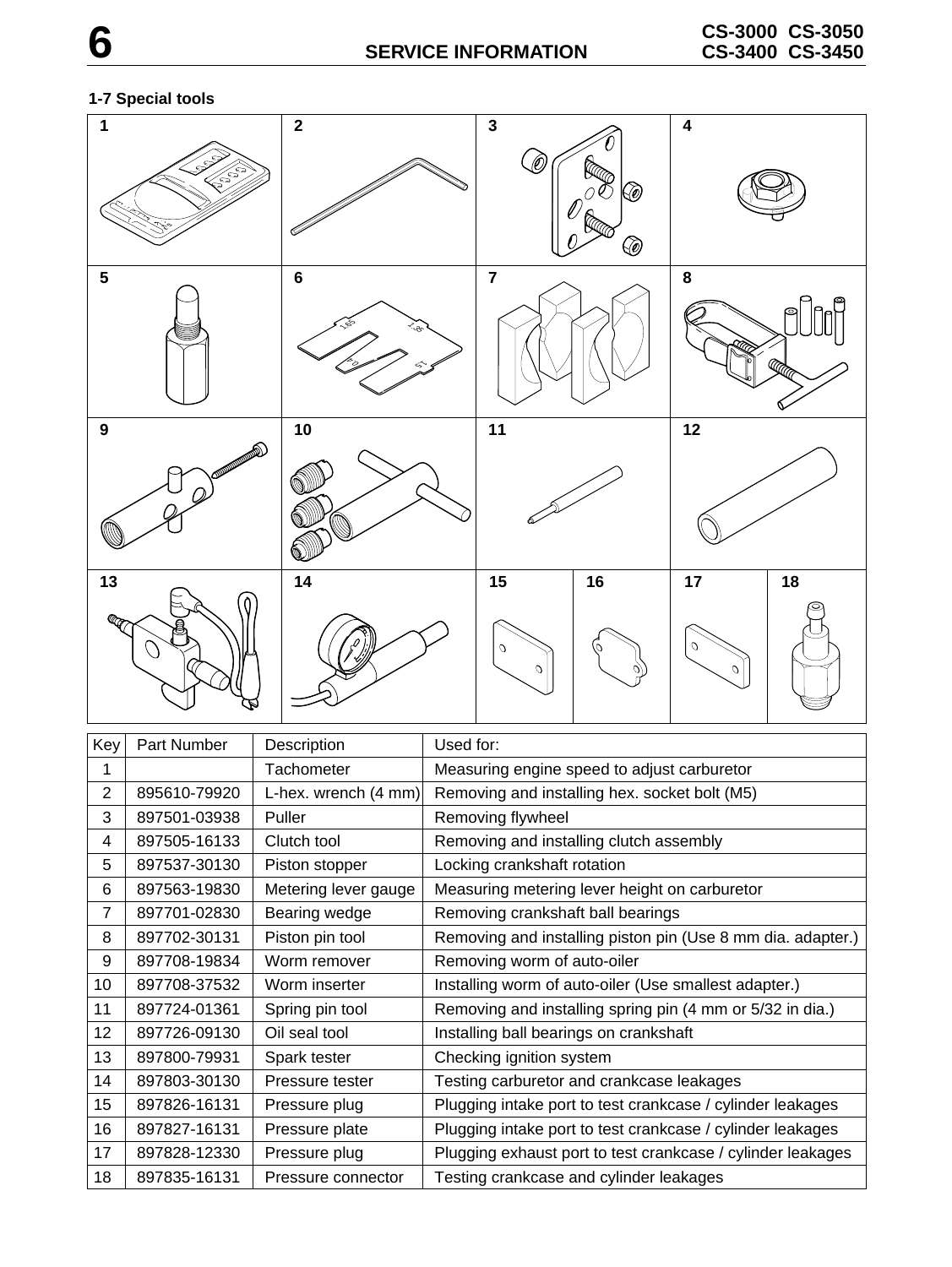#### **2-1 Installing fuel pipes and grommet**



#### **2-2 Installing new oil pipe and grommet**



- 1. Insert new oil pipe to the grommet as shown.
	- (A): 62 to 68 mm (2.45 to 2.65 in)
- 2. Apply an adhesive (Loctite #424 or equivalent adhesive for synthetic rubber) on the grommet bore.